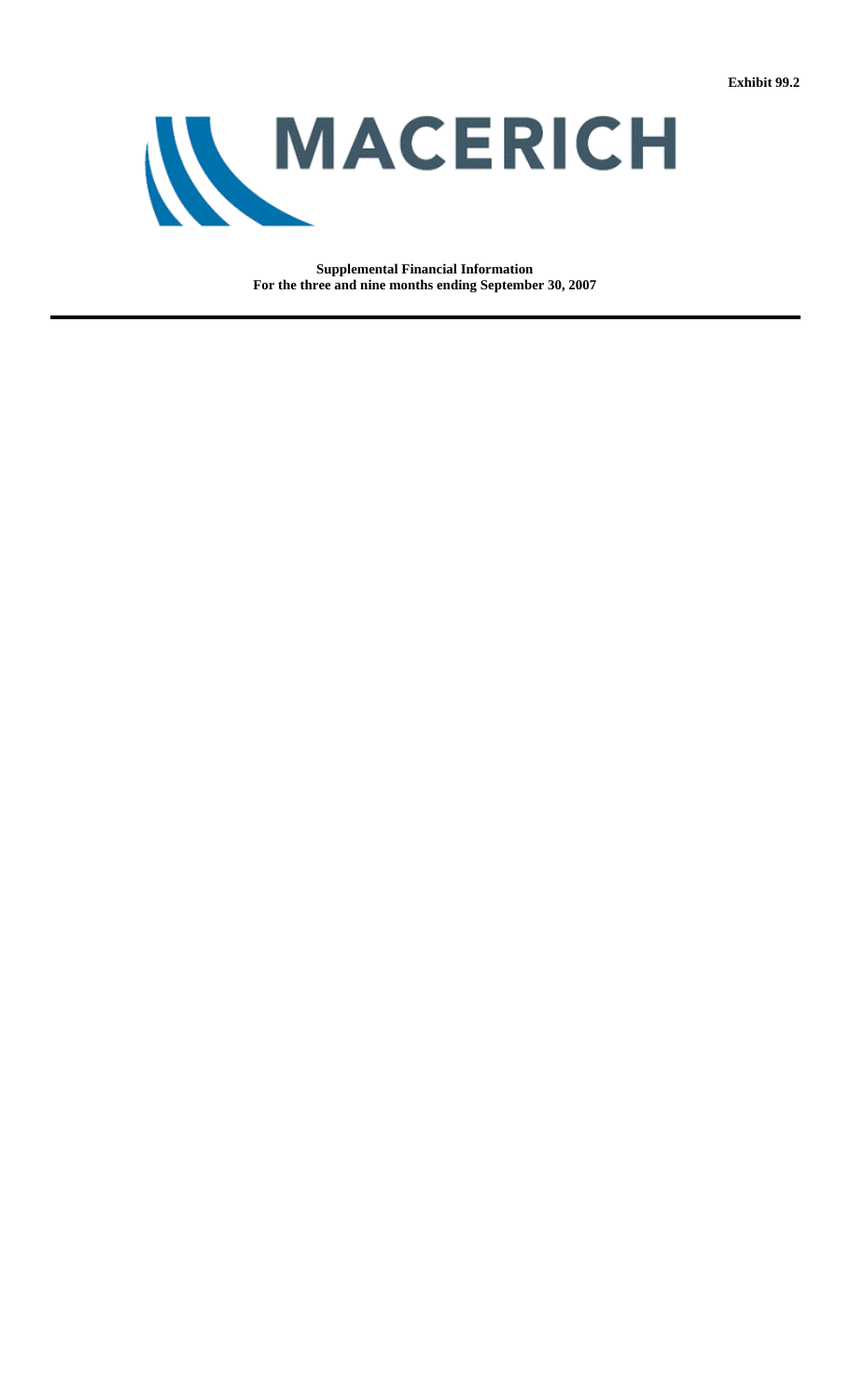## **The Macerich Company Supplemental Financial and Operating Information Table of Contents**

All information included in this supplemental financial package is unaudited, unless otherwise indicated.

|                                                     | Page No.                    |
|-----------------------------------------------------|-----------------------------|
| <b>Corporate overview</b>                           |                             |
| Overview                                            | $\mathbf{I}$                |
| Capital information and market capitalization       | $\overline{c}$              |
| Changes in total common and equivalent shares/units | 3                           |
| <b>Financial data</b>                               |                             |
| Supplemental FFO information                        | 4                           |
| Capital expenditures                                | 5                           |
| <b>Operational data</b>                             |                             |
| Sales per square foot                               | 6                           |
| Occupancy                                           | 7                           |
| Rent                                                | 8                           |
| Cost of occupancy                                   | 9                           |
| <b>Balance sheet information</b>                    |                             |
| Debt summary                                        | 10                          |
| Outstanding debt by maturity                        | 11                          |
| ---                                                 | $\sim$ $\sim$ $\sim$ $\sim$ |

This supplemental financial information should be read in connection with the Company's third quarter 2007 earnings announcement (included as Exhibit 99.1 of the Company's Current Report on 8-K, event date October 31, 2007) as certain disclosures, definitions and reconciliations in such announcement have not been included in this supplemental financial information.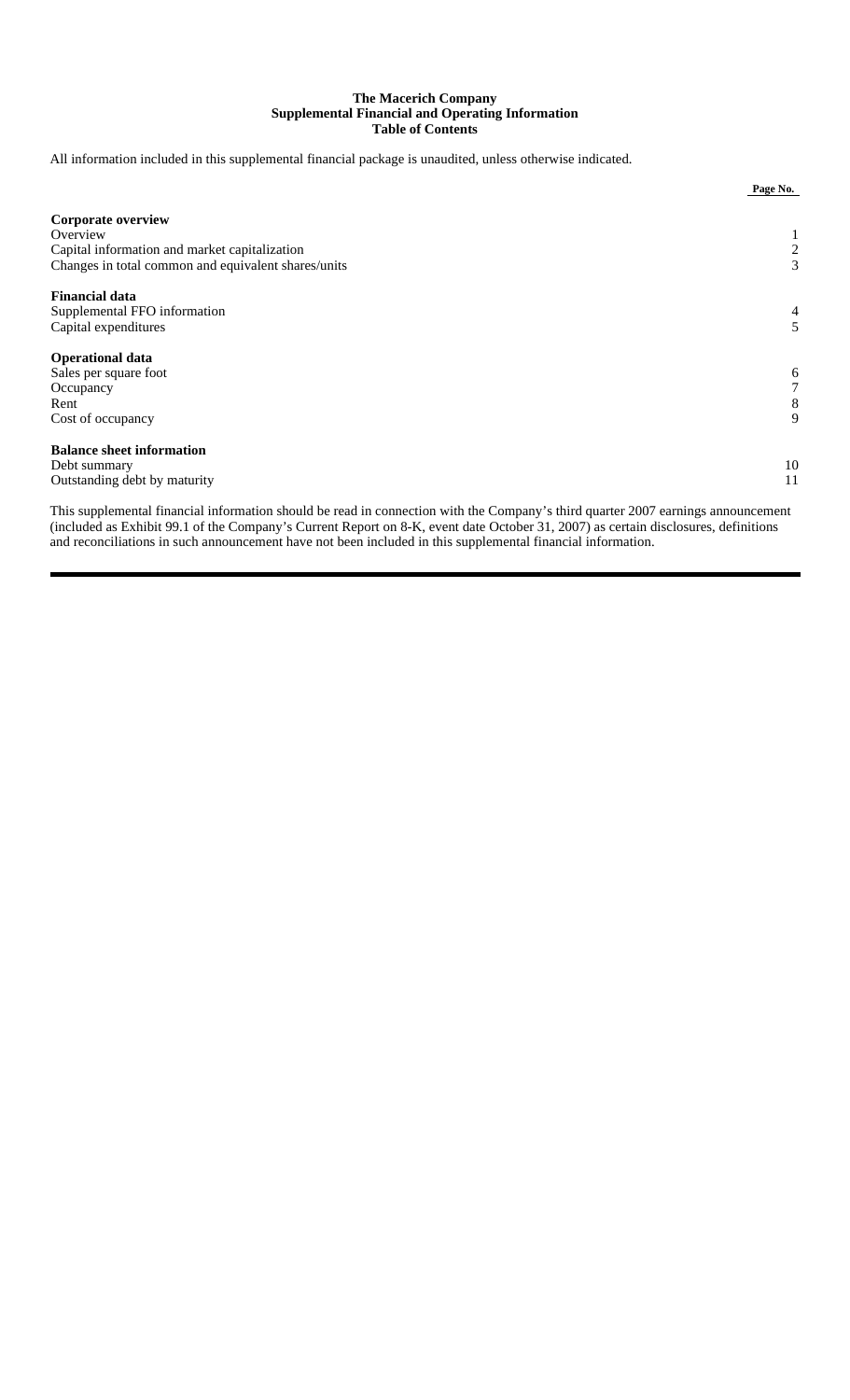#### **The Macerich Company Supplemental Financial and Operating Information Overview**

The Macerich Company (the "Company") is involved in the acquisition, ownership, development, redevelopment, management and leasing of regional and community shopping centers located throughout the United States. The Company is the sole general partner of, and owns a majority of the ownership interests in, The Macerich Partnership, L.P., a Delaware limited partnership (the "Operating Partnership").

As of September 30, 2007, the Operating Partnership owned or had an ownership interest in 73 regional shopping centers and 18 community shopping centers aggregating approximately 78 million square feet of gross leasable area ("GLA"). These 91 regional and community shopping centers are referred to hereinafter as the "Centers", unless the context requires otherwise.

The Company is a self-administered and self-managed real estate investment trust ("REIT") and conducts all of its operations through the Operating Partnership and the Company's management companies (collectively, the "Management Companies").

All references to the Company in this Exhibit include the Company, those entities owned or controlled by the Company and predecessors of the Company, unless the context indicates otherwise.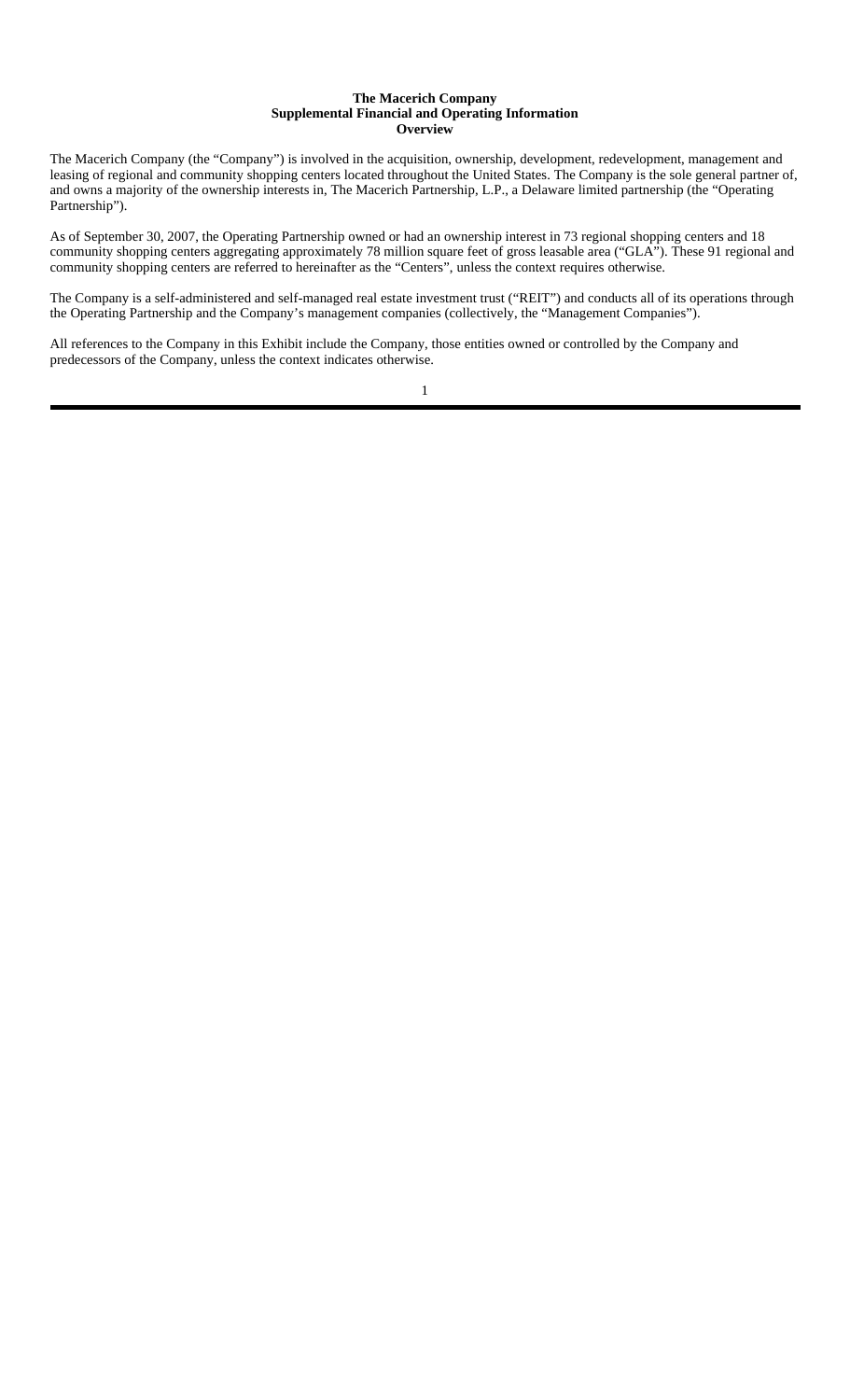#### **The Macerich Company Supplemental Financial and Operating Information (unaudited) Capital Information and Market Capitalization**

|                                                                   | <b>Period Ended</b> |              |               |              |               |              |               |            |
|-------------------------------------------------------------------|---------------------|--------------|---------------|--------------|---------------|--------------|---------------|------------|
| dollars in thousands except per share data                        |                     | 9/30/2007    |               | 12/31/2006   |               | 12/31/2005   |               | 12/31/2004 |
| Closing common stock price per share                              | \$                  | 87.58        | $\mathcal{S}$ | 86.57        | $\mathcal{S}$ | 67.14        | $\mathcal{S}$ | 62.80      |
| 52 week high                                                      | \$                  | 103.59       | \$            | 87.10        | \$            | 71.22        | \$.           | 64.66      |
| 52 week low                                                       | \$                  | 71.22        | \$            | 66.70        | \$            | 53.10        | $\mathcal{S}$ | 38.90      |
| Shares outstanding at end of period                               |                     |              |               |              |               |              |               |            |
| Class A participating convertible preferred units                 |                     | 2,855,393    |               | 2,855,393    |               | 2,855,393    |               |            |
| Class A non-participating convertible preferred units             |                     | 219,828      |               | 287,176      |               | 287,176      |               |            |
| Series A cumulative convertible redeemable preferred stock        |                     | 3,627,131    |               | 3,627,131    |               | 3,627,131    |               | 3,627,131  |
| Common shares and operating partnership units                     |                     | 84, 202, 813 |               | 84, 767, 432 |               | 73,446,422   |               | 72,923,605 |
| Total common and equivalent shares outstanding                    |                     | 90,905,165   |               | 91,537,132   |               | 80,216,122   |               | 76,550,736 |
| Portfolio capitalization data                                     |                     |              |               |              |               |              |               |            |
| Total portfolio debt, including joint ventures at pro rata        | $\mathbb{S}$        | 6,888,142    | <sup>\$</sup> | 6,620,271    |               | \$6,863,690  | <sup>\$</sup> | 4,377,388  |
| Equity market capitalization                                      |                     | 7,961,474    |               | 7,924,369    |               | 5,385,710    |               | 4,807,386  |
| Total market capitalization                                       |                     | \$14,849,616 |               | \$14,544,640 |               | \$12,249,400 | <sup>S</sup>  | 9,184,774  |
| Leverage ratio $(\%)$ (a)                                         |                     | 46.4%        |               | 45.5%        |               | 56.0%        |               | 47.7%      |
| Floating rate debt as a percentage of total market capitalization |                     | 3.2%         |               | 9.5%         |               | 13.0%        |               | 13.0%      |
| Floating rate debt as a percentage of total debt                  |                     | 7.0%         |               | 20.8%        |               | 35.7%        |               | 27.0%      |

(a) Debt as a percentage of total market capitalization

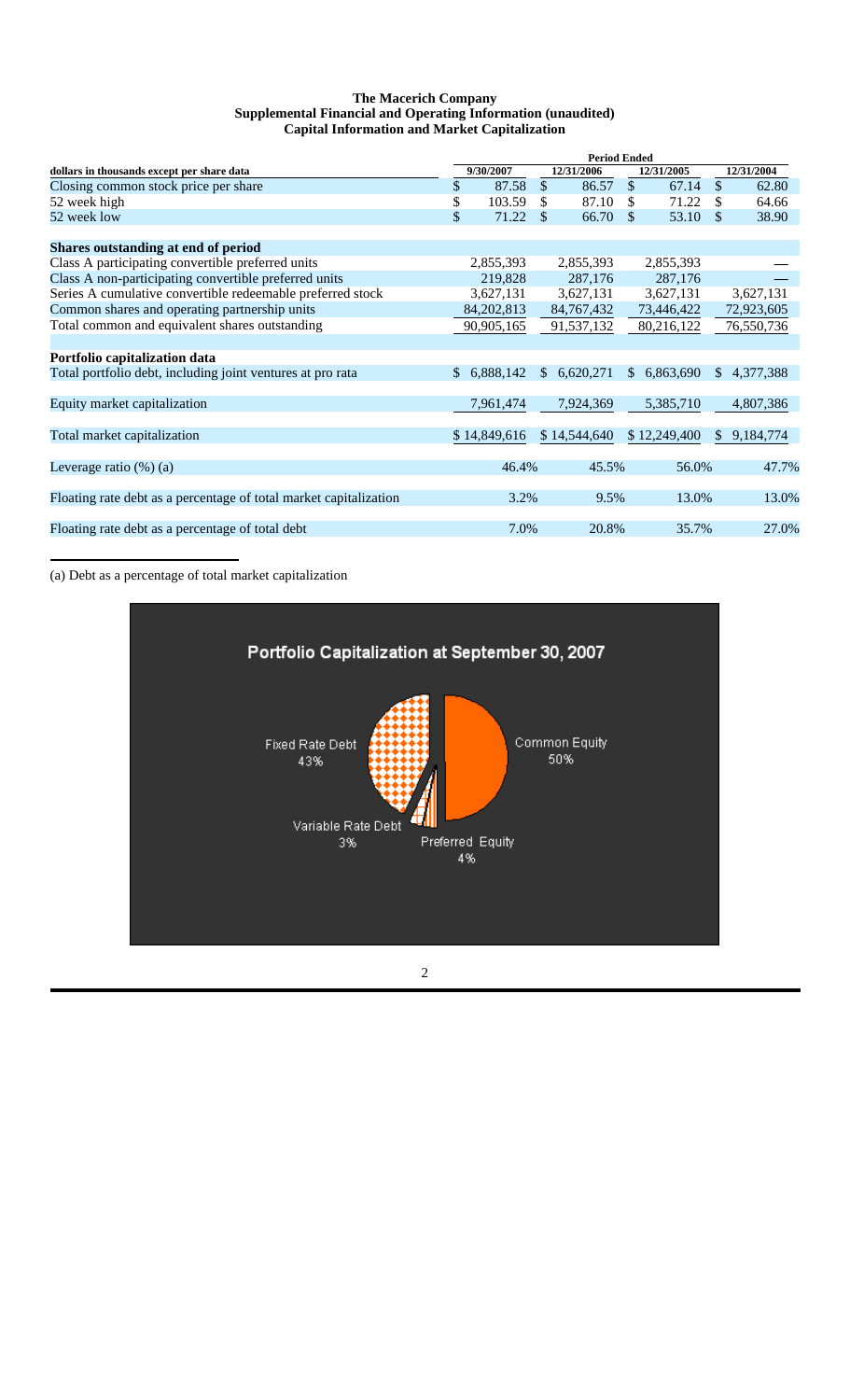#### **The Macerich Company Supplemental Financial and Operating Information (unaudited) Changes in Total Common and Equivalent Shares/Units**

|                                                                                                           | Partnership<br>Units | Company<br>Common<br><b>Shares</b> | <b>Class A</b><br>Participating<br>Convertible<br><b>Preferred</b><br>Units<br>('PCPU's") | <b>Class A Non-</b><br>Participating<br>Convertible<br>Preferred<br><b>Units</b><br>('NPCPU's") | <b>Series A</b><br>Cumulative<br>Convertible<br>Redeemable<br>Preferred<br><b>Stock</b> | <b>Total</b><br>Common<br>and<br>Equivalent<br>Shares/<br><b>Units</b> |
|-----------------------------------------------------------------------------------------------------------|----------------------|------------------------------------|-------------------------------------------------------------------------------------------|-------------------------------------------------------------------------------------------------|-----------------------------------------------------------------------------------------|------------------------------------------------------------------------|
| <b>Balance as of December 31, 2006</b>                                                                    | 13,199,524           | 71,567,908                         | 2,855,393                                                                                 | 287,176                                                                                         | 3,627,131                                                                               | 91,537,132                                                             |
| Repurchase of common shares                                                                               |                      | (807,000)                          |                                                                                           |                                                                                                 |                                                                                         | (807,000)                                                              |
| Conversion of partnership units to common<br>shares                                                       | (395,756)            | 395,756                            |                                                                                           |                                                                                                 |                                                                                         |                                                                        |
| Conversion of NPCPU's to common shares                                                                    |                      | 67,348                             |                                                                                           | (67, 348)                                                                                       |                                                                                         |                                                                        |
| Conversion of partnership units to cash                                                                   | (598)                |                                    |                                                                                           |                                                                                                 |                                                                                         | (598)                                                                  |
| Issuance of stock from stock option exercises,<br>restricted stock issuance or other share-based<br>plans |                      | 225,704                            |                                                                                           |                                                                                                 |                                                                                         | 225,704                                                                |
| <b>Balance as of March 31, 2007</b>                                                                       | 12,803,170           | 71,449,716                         | 2,855,393                                                                                 | 219,828                                                                                         | 3,627,131                                                                               | 90,955,238                                                             |
| Conversion of partnership units to common<br>shares                                                       | (191, 263)           | 191,263                            |                                                                                           |                                                                                                 |                                                                                         |                                                                        |
| Issuance of stock from stock option exercises,<br>restricted stock issuance or other share-based<br>plans |                      | 910                                |                                                                                           |                                                                                                 |                                                                                         | 910                                                                    |
| Balance as of June 30, 2007                                                                               | 12,611,907           | 71,641,889                         | 2,855,393                                                                                 | 219,828                                                                                         | 3,627,131                                                                               | 90,956,148                                                             |
| Conversion of partnership units to common<br>shares                                                       | (61, 650)            | 61,650                             |                                                                                           |                                                                                                 |                                                                                         |                                                                        |
| Conversion of partnership units to cash                                                                   | (60,000)             |                                    |                                                                                           |                                                                                                 |                                                                                         | (60,000)                                                               |
| Issuance of stock from stock option exercises,<br>restricted stock issuance or other share-based<br>plans |                      | 9,017                              |                                                                                           |                                                                                                 |                                                                                         | 9,017                                                                  |
| <b>Balance as of September 30, 2007</b>                                                                   | 12,490,257           | 71,712,556                         | 2,855,393                                                                                 | 219,828                                                                                         | 3,627,131                                                                               | 90,905,165                                                             |
|                                                                                                           |                      | 3                                  |                                                                                           |                                                                                                 |                                                                                         |                                                                        |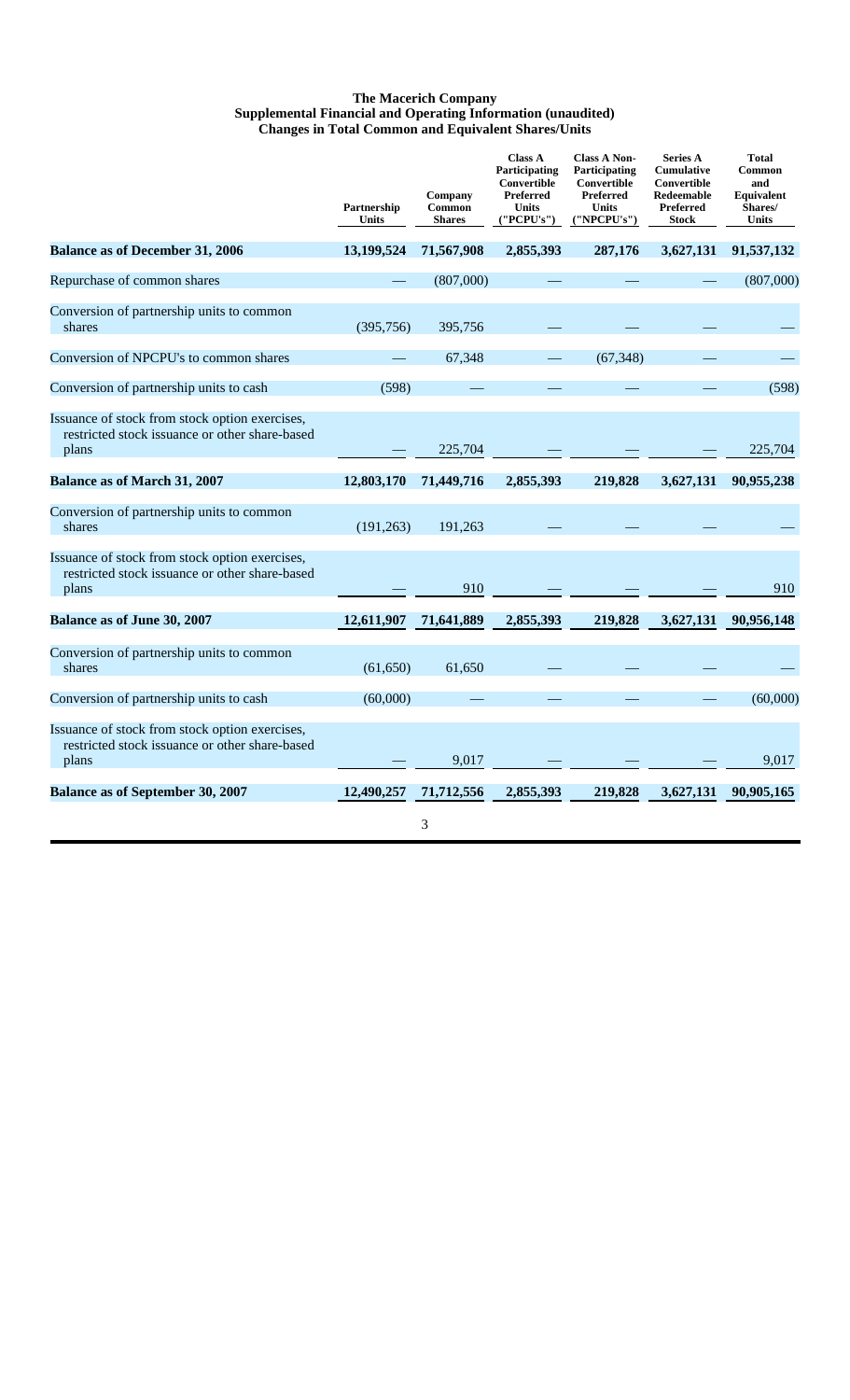#### **The Macerich Company Supplemental Financial and Operating Information (unaudited) Supplemental Funds from Operations ("FFO") Information (a)**

|                                                                    |                                                    |                   |     |                  |                                                   |                    | As of September 30, |      |
|--------------------------------------------------------------------|----------------------------------------------------|-------------------|-----|------------------|---------------------------------------------------|--------------------|---------------------|------|
|                                                                    |                                                    |                   |     |                  |                                                   | 2007               |                     | 2006 |
| Straight line rent receivable (dollars in millions)                |                                                    |                   |     |                  | $\mathbb{S}$                                      | 56.4               | \$                  | 46.0 |
|                                                                    | <b>For the Three Months Ended</b><br>September 30, |                   |     |                  | <b>For the Nine Months Ended</b><br>September 30, |                    |                     |      |
| dollars in millions                                                |                                                    | 2007              |     | 2006             |                                                   | 2007               |                     | 2006 |
| Lease termination fees                                             | \$                                                 | $5.1 \text{ }$ \$ |     | 0.9              | $\mathcal{S}$                                     | $11.6 \text{ }$ \$ |                     | 12.2 |
| Straight line rental income                                        | \$                                                 | $4.1 \quad$       |     | 3.6 $\sqrt{ }$   |                                                   | 8.9 <sup>°</sup>   |                     | 9.1  |
| Gain on sales of undepreciated assets                              | \$                                                 | $0.1 \quad$       |     | 2.3 <sup>°</sup> |                                                   | 0.8 <sup>5</sup>   |                     | 6.0  |
| Amortization of acquired above- and below-market leases (SFAS 141) | $\mathbb{S}$                                       | 4.0 $\sqrt$       |     | 4.0              | $\mathcal{S}$                                     | $11.5$ \$          |                     | 12.9 |
| Amortization of debt premiums                                      | \$                                                 | 3.2 $\sqrt{$}$    |     | 5.0              | - \$                                              | $10.6 \text{ }$ \$ |                     | 14.3 |
| Interest capitalized                                               | $\mathbb{S}$                                       | 10.4              | -\$ | $4.5 \quad$      |                                                   | 26.0               | -S                  | 12.9 |

(a) All joint venture amounts included at pro rata.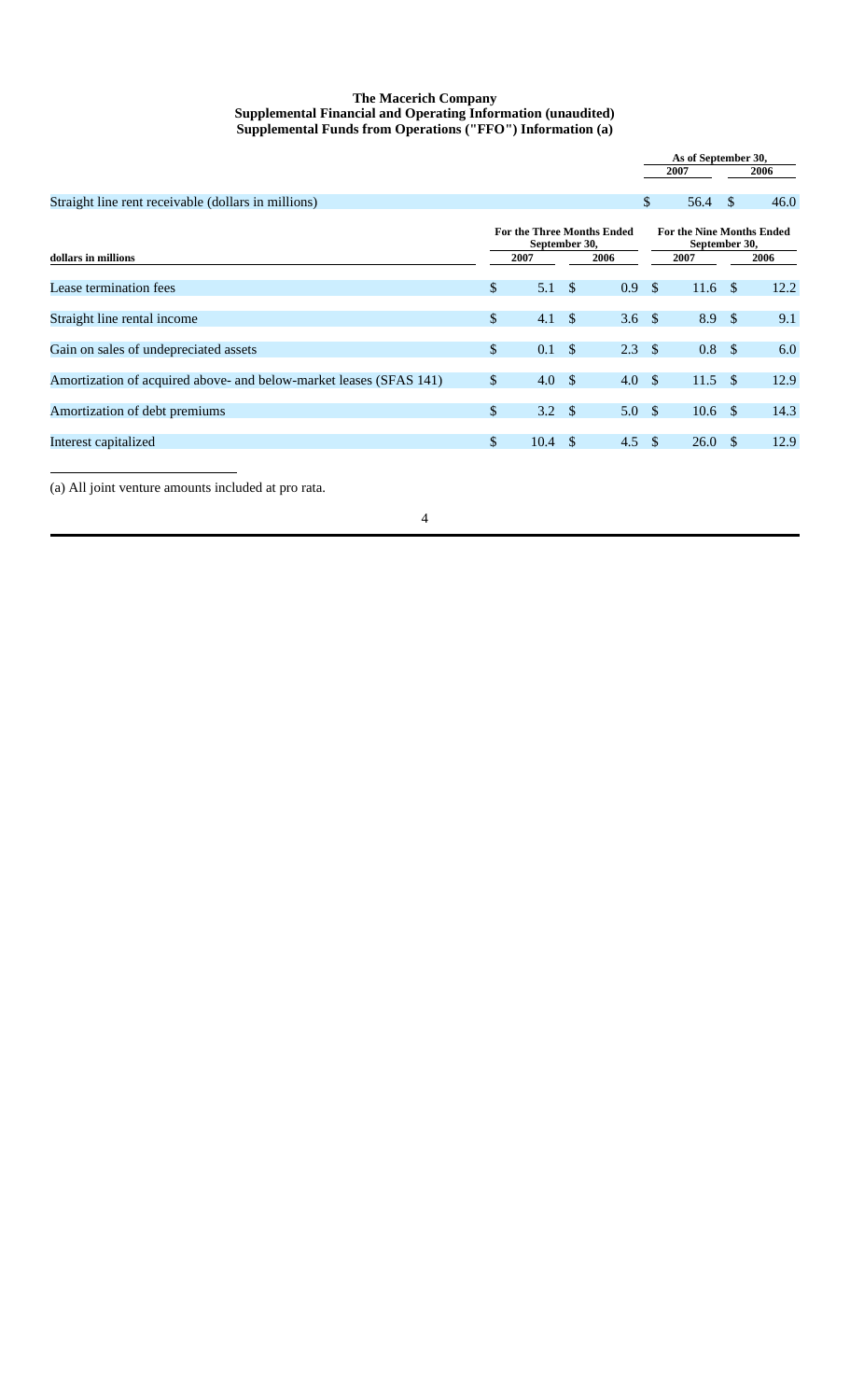## **The Macerich Company Supplemental Financial and Operating Information (unaudited) Capital Expenditures**

| dollars in millions<br><b>Consolidated Centers</b>   |              | <b>For the Nine</b><br><b>Months Ended</b><br>9/30/07 |       | <b>Year Ended</b> |          | <b>Year Ended</b> |          | <b>Year Ended</b> |          |
|------------------------------------------------------|--------------|-------------------------------------------------------|-------|-------------------|----------|-------------------|----------|-------------------|----------|
|                                                      |              |                                                       |       |                   | 12/31/06 |                   | 12/31/05 |                   | 12/31/04 |
| Acquisitions of property and equipment               |              | \$                                                    | 29.3  | \$                | 580.5    | S.                | 1.767.2  | \$.               | 301.1    |
| Development, redevelopment and expansions of Centers |              |                                                       | 378.7 |                   | 184.3    |                   | 77.2     |                   | 139.3    |
| <b>Renovations of Centers</b>                        |              |                                                       | 19.1  |                   | 51.4     |                   | 51.1     |                   | 21.2     |
| Tenant allowances                                    |              |                                                       | 15.0  |                   | 27.0     |                   | 21.8     |                   | 10.9     |
| Deferred leasing charges                             |              |                                                       | 17.1  |                   | 21.6     |                   | 21.8     |                   | 16.8     |
|                                                      | <b>Total</b> | \$                                                    | 459.2 | \$                | 864.8    | \$                | 1,939.1  | \$                | 489.3    |
| <b>Joint Venture Centers (a)</b>                     |              |                                                       |       |                   |          |                   |          |                   |          |
| Acquisitions of property and equipment               |              | \$                                                    | 4.3   | \$.               | 28.7     | -S                | 736.4    | -S                | 41.1     |
| Development, redevelopment and expansions of Centers |              |                                                       | 20.7  |                   | 48.8     |                   | 79.4     |                   | 6.6      |
| <b>Renovations of Centers</b>                        |              |                                                       | 8.9   |                   | 8.1      |                   | 32.2     |                   | 10.1     |
| <b>Tenant allowances</b>                             |              |                                                       | 9.7   |                   | 13.8     |                   | 8.9      |                   | 10.5     |
| Deferred leasing charges                             |              |                                                       | 2.9   |                   | 4.3      |                   | 5.1      |                   | 3.7      |
|                                                      | <b>Total</b> |                                                       | 46.5  | $\mathbf{s}$      | 103.7    | \$                | 862.0    |                   | 72.0     |

(a) All joint venture amounts at pro rata.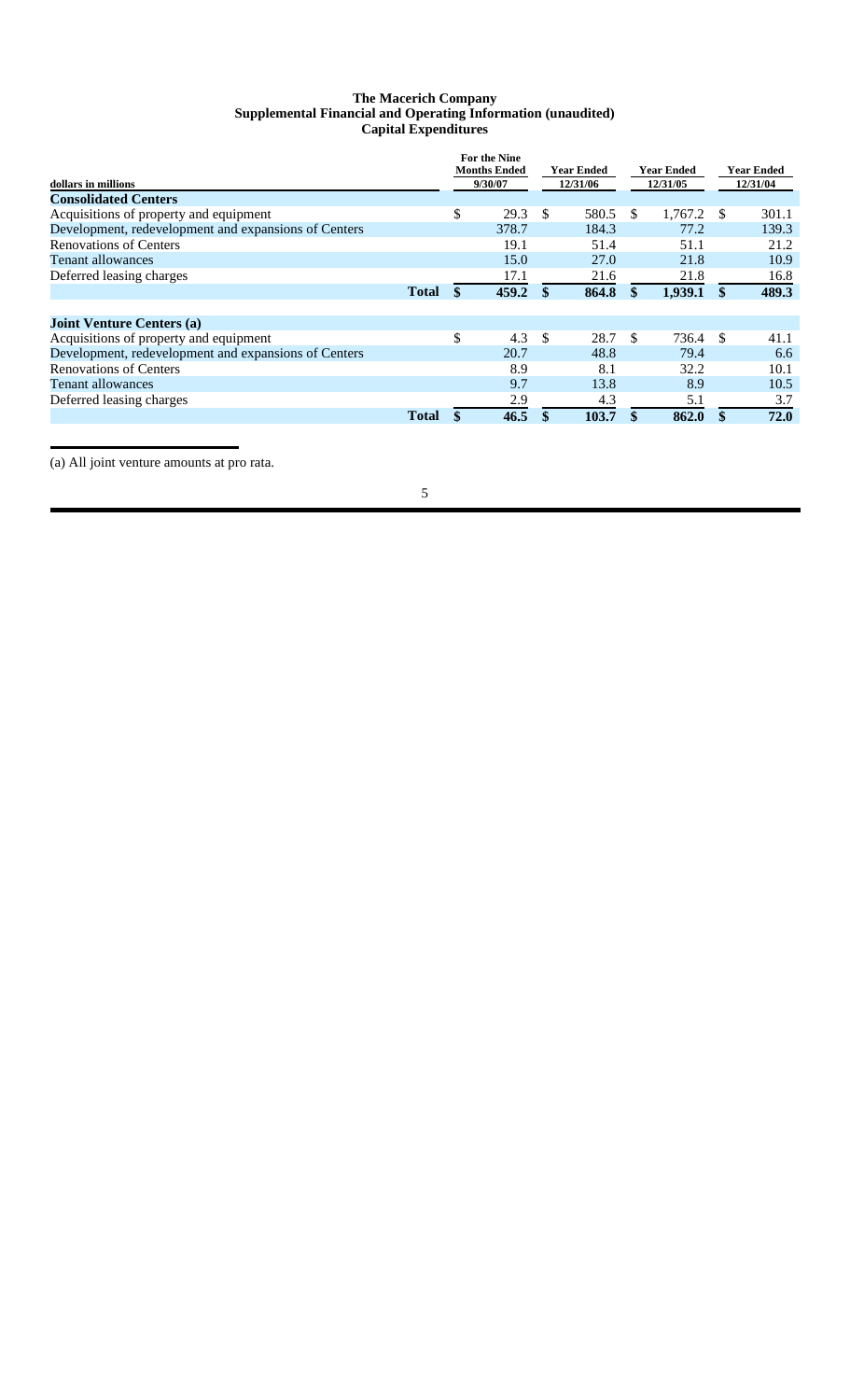## **The Macerich Company Supplemental Financial and Operating Information (unaudited) Sales Per Square Foot (a)**

|                 |    | <b>Consolidated</b><br><b>Centers</b> |    | Unconsolidated<br>Centers | <b>Total Centers</b> |     |  |
|-----------------|----|---------------------------------------|----|---------------------------|----------------------|-----|--|
| $9/30/2007$ (b) | ۰D | 448                                   |    | 472                       |                      | 460 |  |
| 12/31/06        | \$ | 435                                   |    | 470                       |                      | 452 |  |
| 12/31/05        | \$ | 395                                   | \$ | 440                       | Ф                    | 417 |  |
| 12/31/04        | \$ | 368                                   | S  | 414                       |                      | 391 |  |

(a) Sales are based on reports by retailers leasing mall and freestanding stores for the trailing 12 months for tenants which have occupied such stores for a minimum of 12 months. Sales per square foot are based on tenants 10,000 square feet and under, for regional malls.

(b) Due to tenant sales reporting timelines, the data presented is as of August 31, 2007.

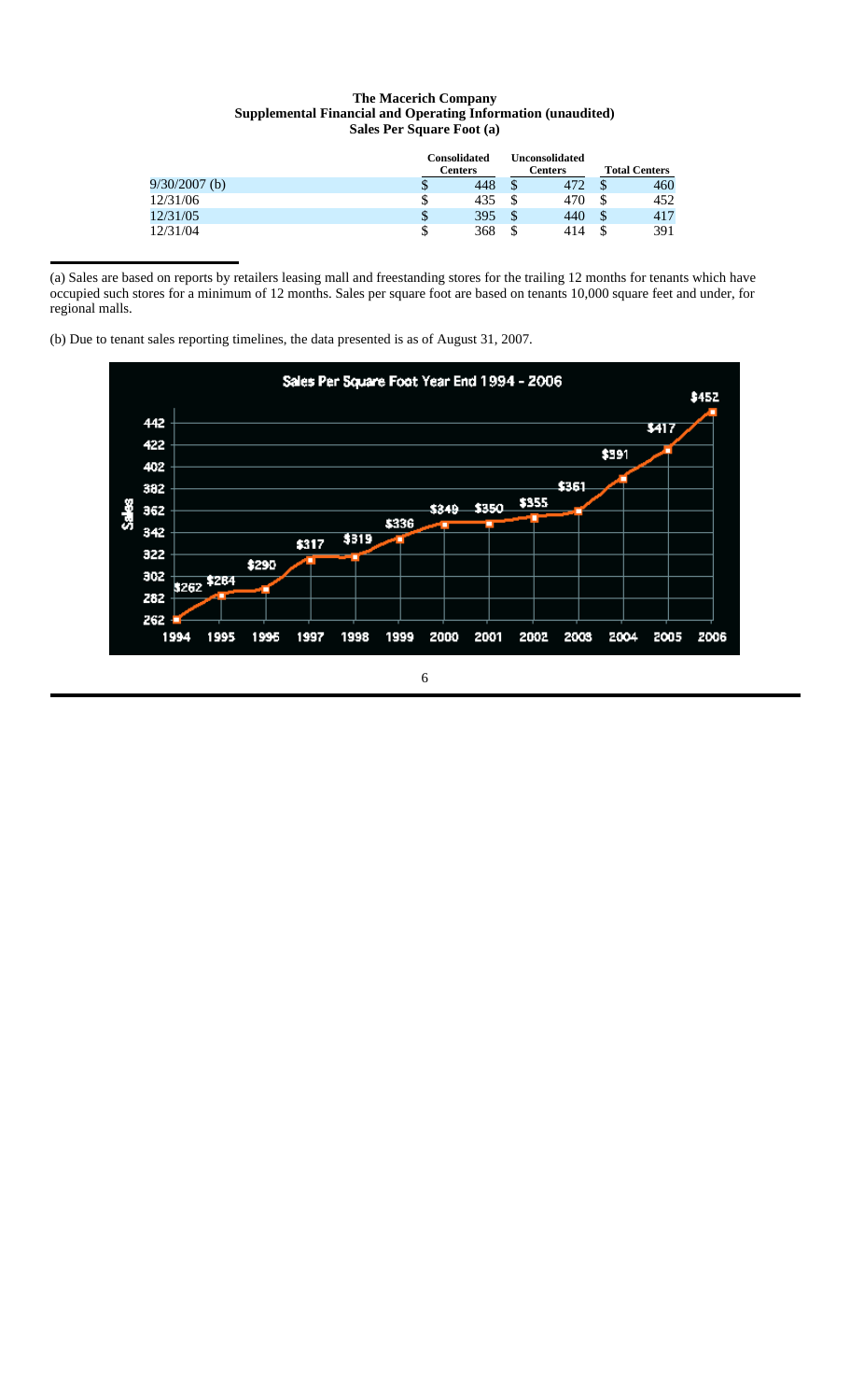#### **The Macerich Company Supplemental Financial and Operating Information (unaudited) Occupancy**

| <b>Period Ended</b> | Consolidated<br>Centers (a) | <b>Unconsolidated</b><br>Centers (a) | <b>Total</b><br>Centers (a) |
|---------------------|-----------------------------|--------------------------------------|-----------------------------|
| 9/30/07             | 93.2%                       | 93.8%                                | 93.5%                       |
| 12/31/06            | 93.0%                       | 94.2%                                | 93.6%                       |
| 12/31/05            | 93.2%                       | 93.8%                                | 93.5%                       |
| 12/31/04            | 92.6%                       | 92.4%                                | 92.5%                       |

(a) Occupancy data excludes space under development and redevelopment.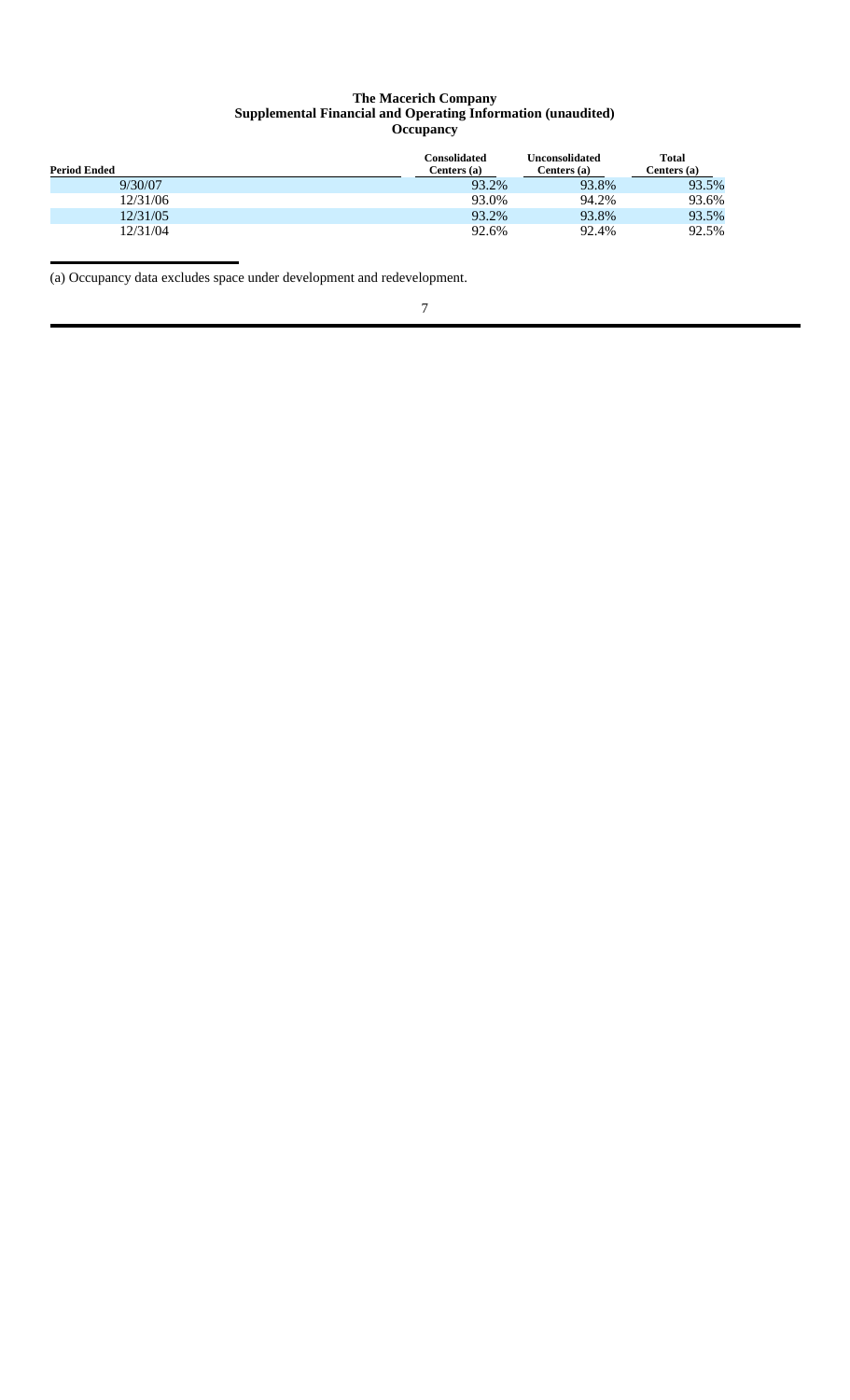# **The Macerich Company Supplemental Financial and Operating Information (unaudited)**

**Rent**

| <b>Consolidated Centers</b>  | <b>Average Base Rent</b><br>PSF(a) | <b>Average Base Rent</b><br><b>PSF</b> on Leases<br><b>Commencing During</b><br>the Period (b) |               | <b>Average Base Rent</b><br><b>PSF</b> on Leases<br>Expiring (c) |
|------------------------------|------------------------------------|------------------------------------------------------------------------------------------------|---------------|------------------------------------------------------------------|
| 09/30/07                     | \$<br>38.38                        | \$<br>42.93                                                                                    | \$            | 34.21                                                            |
| 12/31/06                     | \$<br>37.55                        | \$<br>38.40                                                                                    | \$            | 31.92                                                            |
| 12/31/05                     | \$<br>34.23                        | \$<br>35.60                                                                                    | \$            | 30.71                                                            |
| 12/31/04                     | \$<br>32.60                        | \$<br>35.31                                                                                    | \$            | 28.84                                                            |
|                              |                                    |                                                                                                |               |                                                                  |
| <b>Joint Venture Centers</b> |                                    |                                                                                                |               |                                                                  |
| 09/30/07                     | \$<br>38.47                        | \$<br>45.86                                                                                    | <sup>\$</sup> | 34.87                                                            |
| 12/31/06                     | \$<br>37.94                        | \$<br>41.43                                                                                    | \$            | 36.19                                                            |
| 12/31/05                     | \$<br>36.35                        | \$<br>39.08                                                                                    | \$            | 30.18                                                            |
| 12/31/04                     | \$<br>33.39                        | \$<br>36.86                                                                                    | \$            | 29.32                                                            |
|                              |                                    |                                                                                                |               |                                                                  |

(a) Average base rent per square foot is based on Mall and Freestanding Store GLA for spaces 10,000 square feet and under, occupied as of the applicable date, for each of the Centers owned by the Company. Leases for La Encantada and the expansion area of Queens Center were excluded for Years 2005 and 2004.

(b) The average base rent per square foot on lease signings commencing during the period represents the actual rent to be paid during the first twelve months for tenant leases 10,000 square feet and under. Lease signings for La Encantada and the expansion area of Queens Center were excluded for Years 2005 and 2004. Lease signings for Casa Grande and San Tan Village were excluded for the nine months ending September 30, 2007.

(c) The average base rent per square foot on leases expiring during the period represents the final year minimum rent, on a cash basis, for all tenant leases 10,000 square feet and under expiring during the year. Leases for La Encantada and the expansion area of Queens Center were excluded for Years 2005 and 2004.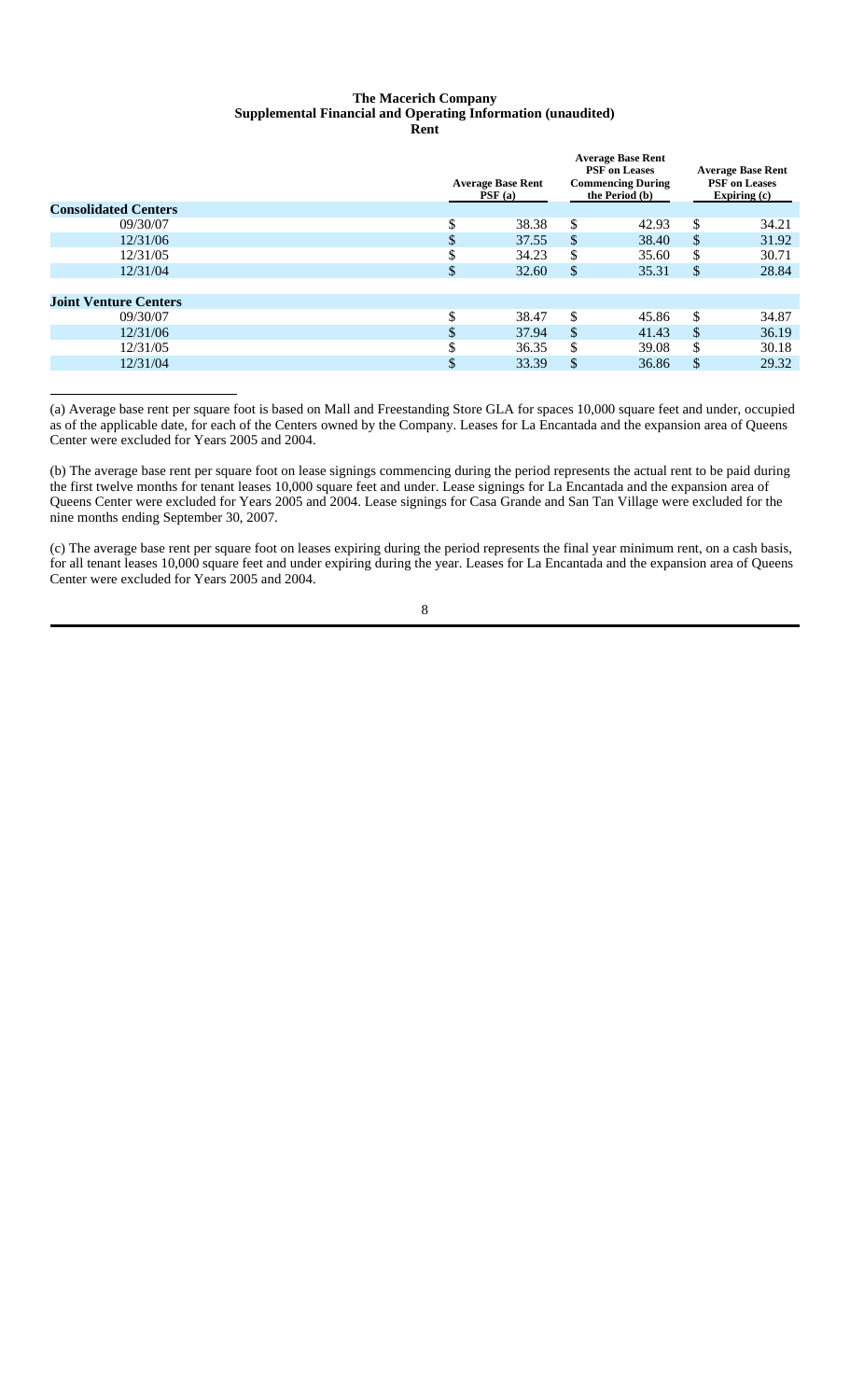#### **The Macerich Company Supplemental Financial and Operating Information (unaudited) Cost of Occupancy**

|                              |              |         | <b>For Years Ended December 31.</b> |       |  |  |
|------------------------------|--------------|---------|-------------------------------------|-------|--|--|
|                              |              | 2006    | 2005                                | 2004  |  |  |
| <b>Consolidated Centers</b>  |              |         |                                     |       |  |  |
| Minimum rents                |              | 8.1%    | 8.3%                                | 8.3%  |  |  |
| Percentage rents             |              | 0.4%    | $0.5\%$                             | 0.4%  |  |  |
| Expense recoveries (a)       |              | 3.7%    | 3.6%                                | 3.7%  |  |  |
|                              | <b>Total</b> | 12.2%   | 12.4%                               | 12.4% |  |  |
|                              |              |         | <b>For Years Ended December 31.</b> |       |  |  |
|                              |              | 2006    | 2005                                |       |  |  |
| <b>Joint Venture Centers</b> |              |         |                                     | 2004  |  |  |
| Minimum rents                |              | 7.2%    | 7.4%                                | 7.7%  |  |  |
| Percentage rents             |              | $0.6\%$ | $0.5\%$                             | 0.5%  |  |  |
| Expense recoveries (a)       |              | 3.1%    | 3.0%                                | 3.2%  |  |  |
|                              | <b>Total</b> | 10.9%   | $10.9\%$                            | 11.4% |  |  |

(a) Represents real estate tax and common area maintenance charges.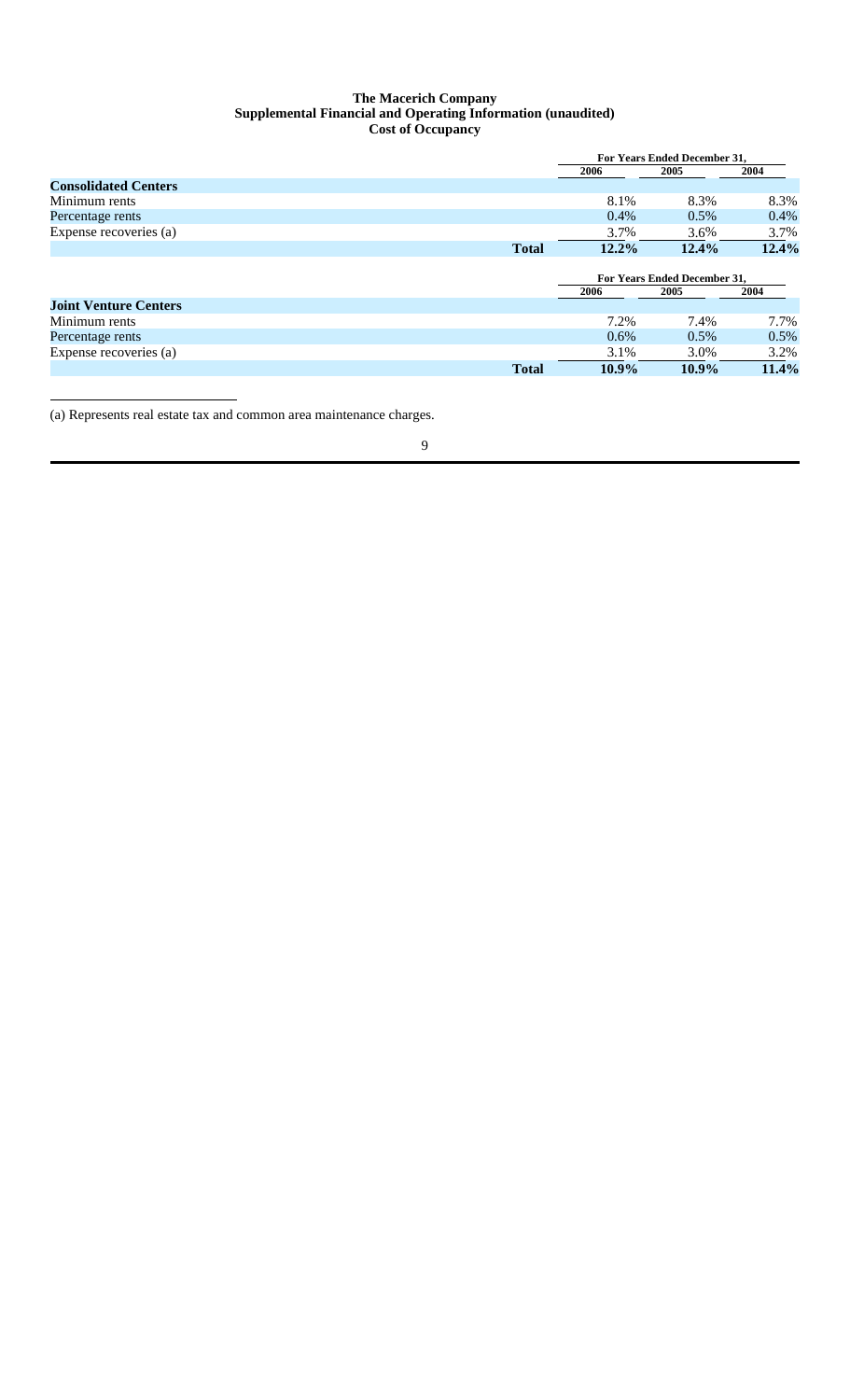#### **The Macerich Company Supplemental Financial and Operating Information (unaudited) Debt Summary**

|                                   |                   | As of September 30, 2007 |                   |           |  |  |  |
|-----------------------------------|-------------------|--------------------------|-------------------|-----------|--|--|--|
| dollars in thousands              |                   | <b>Fixed Rate</b>        | Variable Rate (a) | Total     |  |  |  |
| Consolidated debt                 |                   | 4,777,863                | 288,662           | 5,066,525 |  |  |  |
| Unconsolidated debt               |                   | 1,627,889                | 193,728           | 1,821,617 |  |  |  |
|                                   | <b>Total debt</b> | 6,405,752                | 482,390           | 6,888,142 |  |  |  |
|                                   |                   |                          |                   |           |  |  |  |
| Weighted average interest rate    |                   | 5.58%                    | 6.38%             | 5.64%     |  |  |  |
|                                   |                   |                          |                   |           |  |  |  |
| Weighted average maturity (years) |                   |                          |                   | 4.4       |  |  |  |
|                                   |                   |                          |                   |           |  |  |  |

(a) Excludes swapped floating rate debt. Swapped debt is included in fixed debt category.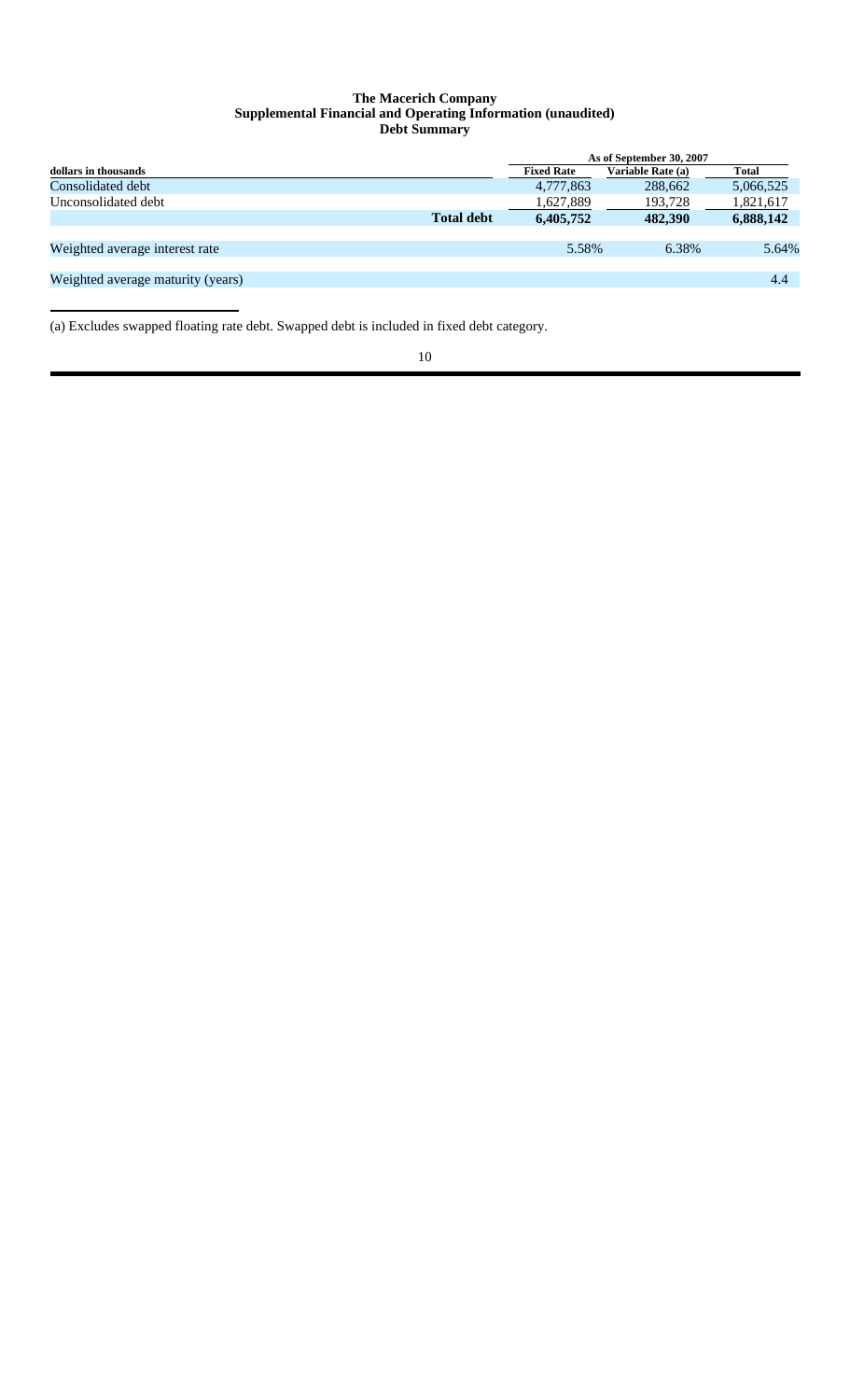#### **The Macerich Company Supplemental Financial and Operating Information (unaudited) Outstanding Debt by Maturity**

| As of September 30, 2007                                |                      |                             |                          |                                             |                                         |
|---------------------------------------------------------|----------------------|-----------------------------|--------------------------|---------------------------------------------|-----------------------------------------|
| Center/Entity (dollars in thousands)                    | <b>Maturity Date</b> | <b>Interest</b><br>Rate (a) | <b>Fixed</b>             | <b>Floating</b>                             | <b>Total Debt</b><br><b>Balance</b> (a) |
| <b>I. Consolidated Assets:</b>                          |                      |                             |                          |                                             |                                         |
| Victor Valley, Mall of                                  | 03/01/08             | 4.60% \$                    | 51,522                   | \$<br>$-$ \$                                | 51,522                                  |
| <b>Westside Pavilion</b>                                | 07/01/08             | 6.67%                       | 92,419                   |                                             | 92,419                                  |
| Village Fair North                                      | 07/15/08             | 5.89%                       | 10,964                   |                                             | 10,964                                  |
| <b>Fresno Fashion Fair</b>                              | 08/10/08             | 6.52%                       | 63,850                   |                                             | 63,850                                  |
| South Towne Center                                      | 10/10/08             | 6.61%                       | 64,000                   |                                             | 64,000                                  |
| Queens Center                                           | 03/01/09             | 6.88%                       | 90,913                   |                                             | 90,913                                  |
| South Plains Mall                                       | 03/01/09             | 8.22%                       | 58,979                   |                                             | 58,979                                  |
| Carmel Plaza                                            | 05/01/09             | 8.18%                       | 26,362                   |                                             | 26,362                                  |
| Paradise Valley Mall                                    | 05/01/09             | 5.89%                       | 21,466                   |                                             | 21,466                                  |
| Northridge Mall                                         | 07/01/09             | 4.84%                       | 81,476                   | $\qquad \qquad$<br>$\overline{\phantom{0}}$ | 81,476                                  |
|                                                         |                      |                             |                          |                                             |                                         |
| Wilton Mall                                             | 11/01/09             | 4.79%                       | 45,126                   | $\hspace{0.1mm}-\hspace{0.1mm}$             | 45,126                                  |
| Macerich Partnership Term Loan (b)                      | 04/25/10             | 6.30%                       | 450,000                  | $\overline{\phantom{0}}$                    | 450,000                                 |
| Macerich Partnership Line of Credit (c)                 | 04/25/10             | 6.23%                       | 400,000                  |                                             | 400,000                                 |
| <b>Vintage Faire Mall</b>                               | 09/01/10             | 7.89%                       | 64,638                   | $\overline{\phantom{m}}$                    | 64,638                                  |
| <b>Eastview Commons</b>                                 | 09/30/10             | 5.46%                       | 8,891                    |                                             | 8,891                                   |
| Santa Monica Place                                      | 11/01/10             | 7.70%                       | 79,291                   | $\overline{\phantom{0}}$                    | 79,291                                  |
| Valley View Center                                      | 01/01/11             | 5.72%                       | 125,000                  | $\hspace{0.1mm}-\hspace{0.1mm}$             | 125,000                                 |
| Danbury Fair Mall                                       | 02/01/11             | 4.64%                       | 178,095                  | $\qquad \qquad -$                           | 178,095                                 |
| Shoppingtown Mall                                       | 05/11/11             | 5.01%                       | 45,046                   | $\overline{\phantom{0}}$                    | 45,046                                  |
| Capitola Mall                                           | 05/15/11             | 7.13%                       | 39,746                   | $\overline{\phantom{0}}$                    | 39,746                                  |
| Freehold Raceway Mall                                   | 07/07/11             | 4.68%                       | 179,164                  |                                             | 179,164                                 |
| Pacific View                                            | 08/31/11             | 7.16%                       | 82,558                   | $\overline{\phantom{0}}$                    | 82,558                                  |
| Pacific View                                            | 08/31/11             | 7.00%                       | 6,653                    |                                             | 6,653                                   |
| <b>Rimrock Mall</b>                                     | 10/01/11             | 7.45%                       | 42,988                   | $\overline{\phantom{0}}$                    | 42,988                                  |
| Prescott Gateway                                        | 12/01/11             | 5.78%                       | 60,000                   | $\qquad \qquad$                             | 60,000                                  |
| <b>Hilton Village</b>                                   | 02/01/12             | 5.21%                       | 8,600                    | $\overline{\phantom{0}}$                    | 8,600                                   |
| The Macerich Company - Convertible Senior Notes (d)     | 03/15/12             | 3.48%                       | 941,534                  |                                             | 941,534                                 |
| Tucson La Encantada                                     | 06/01/12             | 5.60%                       | 78,000                   | $\overline{\phantom{0}}$                    | 78,000                                  |
| <b>Chandler Fashion Center</b>                          | 11/01/12             | 5.14%                       | 102,926                  |                                             | 102,926                                 |
| <b>Chandler Fashion Center</b>                          | 11/01/12             | 6.00%                       | 67,658                   |                                             | 67,658                                  |
| <b>Towne Mall</b>                                       | 11/01/12             | 4.99%                       | 14,954                   |                                             | 14,954                                  |
| Pittsford Plaza (e)                                     | 01/01/13             | 5.02%                       | 15,753                   |                                             | 15,753                                  |
| Pittsford Plaza (e)                                     | 01/01/13             | 6.19%                       | 3,503                    | $\hspace{0.05cm}$                           | 3,503                                   |
| Deptford Mall                                           | 01/15/13             | 5.41%                       | 172,500                  | $\overline{\phantom{0}}$                    | 172,500                                 |
| Queens Center                                           | 03/31/13             | 7.00%                       | 217,998                  |                                             | 217,998                                 |
| Greeley - Defeaseance                                   | 09/01/13             | 6.18%                       | 27,832                   |                                             | 27,832                                  |
| <b>FlatIron Crossing</b>                                | 12/01/13             | 5.23%                       | 188,580                  | $\hspace{0.1mm}-\hspace{0.1mm}$             | 188,580                                 |
| <b>Great Northern Mall</b>                              | 12/01/13             | 5.19%                       | 40,455                   |                                             | 40,455                                  |
| <b>Eastview Mall</b>                                    | 01/18/14             | 5.10%                       | 101,484                  | $\overline{\phantom{0}}$                    | 101,484                                 |
| <b>Fiesta Mall</b>                                      | 01/01/15             | 4.88%                       | 84,000                   | $\overline{\phantom{0}}$                    | 84,000                                  |
| <b>Flagstaff Mall</b>                                   | 11/01/15             | 4.97%                       | 37,000                   |                                             | 37,000                                  |
| <b>Valley River Center</b>                              | 02/01/16             | 5.59%                       | 120,000                  |                                             | 120,000                                 |
|                                                         | 05/01/16             |                             |                          | $\overline{\phantom{0}}$                    |                                         |
| Salisbury, Center at                                    |                      | 5.79%                       | 115,000                  |                                             | 115,000                                 |
| Marketplace Mall (f)                                    | 12/10/17             | 5.30%                       | 14,862                   | $\overline{\phantom{0}}$                    | 14,862                                  |
| Chesterfield Towne Center                               | 01/01/24             | 9.07%                       | 56,077                   |                                             | 56,077                                  |
| <b>Total Fixed Rate Debt for Consolidated Assets</b>    |                      | 5.49%\$                     | 4,777,863                | \$                                          | 4,777,863<br>\$                         |
| La Cumbre Plaza                                         | 08/09/08             | 6.63%                       |                          | 30,000                                      | 30,000                                  |
| Greece Ridge Center                                     | 11/06/08             | 6.40%                       |                          | 72,000                                      | 72,000                                  |
| <b>Twenty Ninth Street</b>                              | 06/05/09             | 5.95%                       | $\overline{\phantom{0}}$ | 108,302                                     | 108,302                                 |
| Casa Grande $(g)$                                       | 08/16/09             | 6.67%                       | $\overline{\phantom{0}}$ | 23,360                                      | 23,360                                  |
| Panorama Mall                                           | 02/28/10             | 5.98%                       |                          | 50,000                                      | 50,000                                  |
| Macerich Partnership Line of Credit                     | 04/25/10             | 6.03%                       |                          | 5,000                                       | 5,000                                   |
| <b>Total Floating Rate Debt for Consolidated Assets</b> |                      | $6.20\%$ \$                 |                          | 288,662 \$<br>S                             | 288,662                                 |
|                                                         |                      |                             |                          |                                             |                                         |
| <b>Total Debt for Consolidated Assets</b>               |                      |                             | 5.53%\$ 4,777,863        | \$                                          | 288,662 \$ 5,066,525                    |